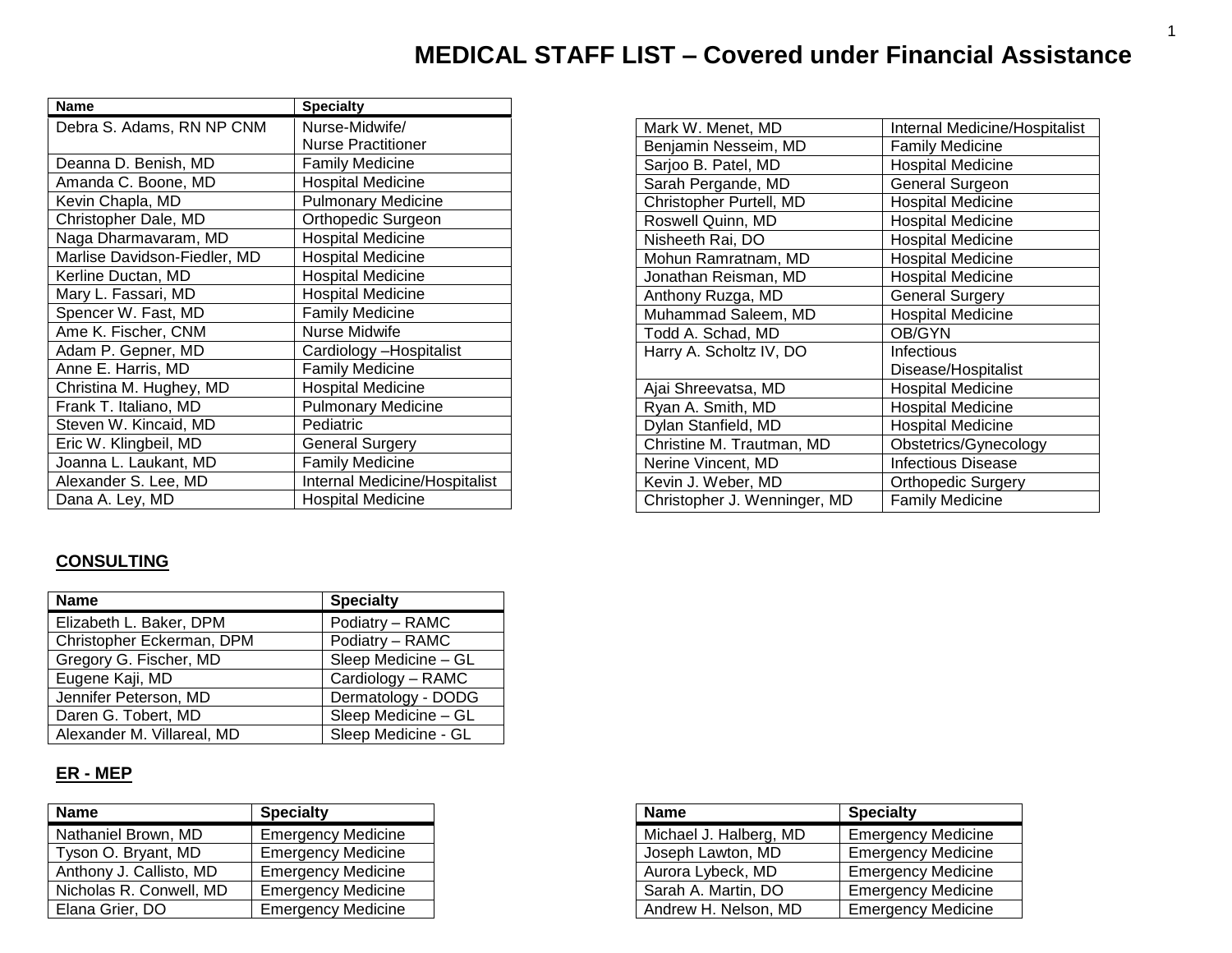| <b>Name</b>                   | <b>Specialty</b>          |
|-------------------------------|---------------------------|
| Charles G. Pearce, MD         | <b>Emergency Medicine</b> |
| Alan H. Ramsey, MD            | <b>Emergency Medicine</b> |
| Aaron M. Ray, MD              | <b>Emergency Medicine</b> |
| Matthew J. Sebens, MD         | <b>Emergency Medicine</b> |
| Russell D. SharpSwain,<br>DO  | <b>Emergency Medicine</b> |
| Christopher H. Stahmer,<br>MD | <b>Emergency Medicine</b> |

| <b>Specialty</b>          | <b>Name</b>               | <b>Specialty</b>                                                                 |
|---------------------------|---------------------------|----------------------------------------------------------------------------------|
| <b>Emergency Medicine</b> | Jill Sracic, MD           | <b>Emergency Medicine</b>                                                        |
| <b>Emergency Medicine</b> | Heather D. Tiller, MD     | <b>Emergency Medicine</b>                                                        |
| <b>Emergency Medicine</b> |                           | <b>Emergency Medicine</b>                                                        |
| <b>Emergency Medicine</b> | Ryan J. Thompson, MD      | <b>Emergency Medicine</b>                                                        |
|                           | Santiago Tovar, MD        | <b>Emergency Medicine</b>                                                        |
|                           |                           | <b>Emergency Medicine</b>                                                        |
|                           | Jacob Zadra, MD           | <b>Emergency Medicine</b>                                                        |
|                           | <b>Emergency Medicine</b> | Christopher Thomas, DO<br>Christopher Vandivort, MD<br><b>Emergency Medicine</b> |

## **MEDICAL STAFF LIST– NURSE PRACTITIONERS & PHYSICIAN'S ASSISTANTS**

| <b>Name</b>                     | <b>Specialty</b>           |
|---------------------------------|----------------------------|
| Virginia L. Batie, APNP         | <b>Nurse Practitioner</b>  |
| Kaylyn E. Bloyer (Kenkel), APNP | <b>Nurse Practitioner</b>  |
| Allison R. Brey, PA-C           | Physician Assistant        |
| Sharesea L. Busser, FNP         | <b>Nurse Practitioner</b>  |
| Heather H. Cherney, APNP        | <b>Nurse Practitioner</b>  |
| Katelyn A. Crothers, PA-C       | <b>Physician Assistant</b> |
| Krista M. Dahl-Koehler, PA-C    | Physician Assistant        |
| Susan K. Ethun, RN NP           | <b>Nurse Practitioner</b>  |
| Sara Formankiewicz, PA-C        | Physician Assistant        |
| Elizabeth A. Hank, PA           | Physician Assistant        |
| Jennifer L. Horkan, PA          | Physician Assistant        |
| Carrie R Kast, APNP             | <b>Nurse Practitioner</b>  |
| Jeanne M. Kast, RN NP           | <b>Nurse Practitioner</b>  |
| Violet M. Laukant, NP           | <b>Nurse Practitioner</b>  |
| Courtney E. McKeever, PA-C      | Physician Assistant        |
| Renee S. Mikonowicz, RN NP      | <b>Nurse Practitioner</b>  |
| Sandra B. Miller, PA-C          | Physician Assistant        |
| Sarah Motl, PA-C                | <b>Physician Assistant</b> |
| Rebecca Ranous, PA-C            | Physician Assistant        |
| Samantha J. Rauch, PA           | Physician Assistant        |
| Alecia Robertson (Deedon), PA-C | Physician Assistant        |
| Cassie L.S. Sullivan, NP        | <b>Nurse Practitioner</b>  |
| Stacey C. Warneke, NP           | Nurse Practitioner         |
| Emily M. Weiss, NP              | <b>Nurse Practitioner</b>  |

#### **MEDICAL STAFF LIST – CERTIFIED REGISTERED NURSE ANESTHETISTS**

| <b>Name</b>                    | <b>Specialty</b> |
|--------------------------------|------------------|
| Christopher G. Bjorklund, CRNA | Anesthesia       |
| Mitchell J. Kuper, CRNA        | Anesthesia       |
| Christopher Leck, CRNA         | Anesthesia       |
| Kevin D. McBride, CRNA         | Anesthesia       |
| Kenneth A. Olson, CRNA         | Anesthesia       |
| John D. Roos, CRNA             | Anesthesia       |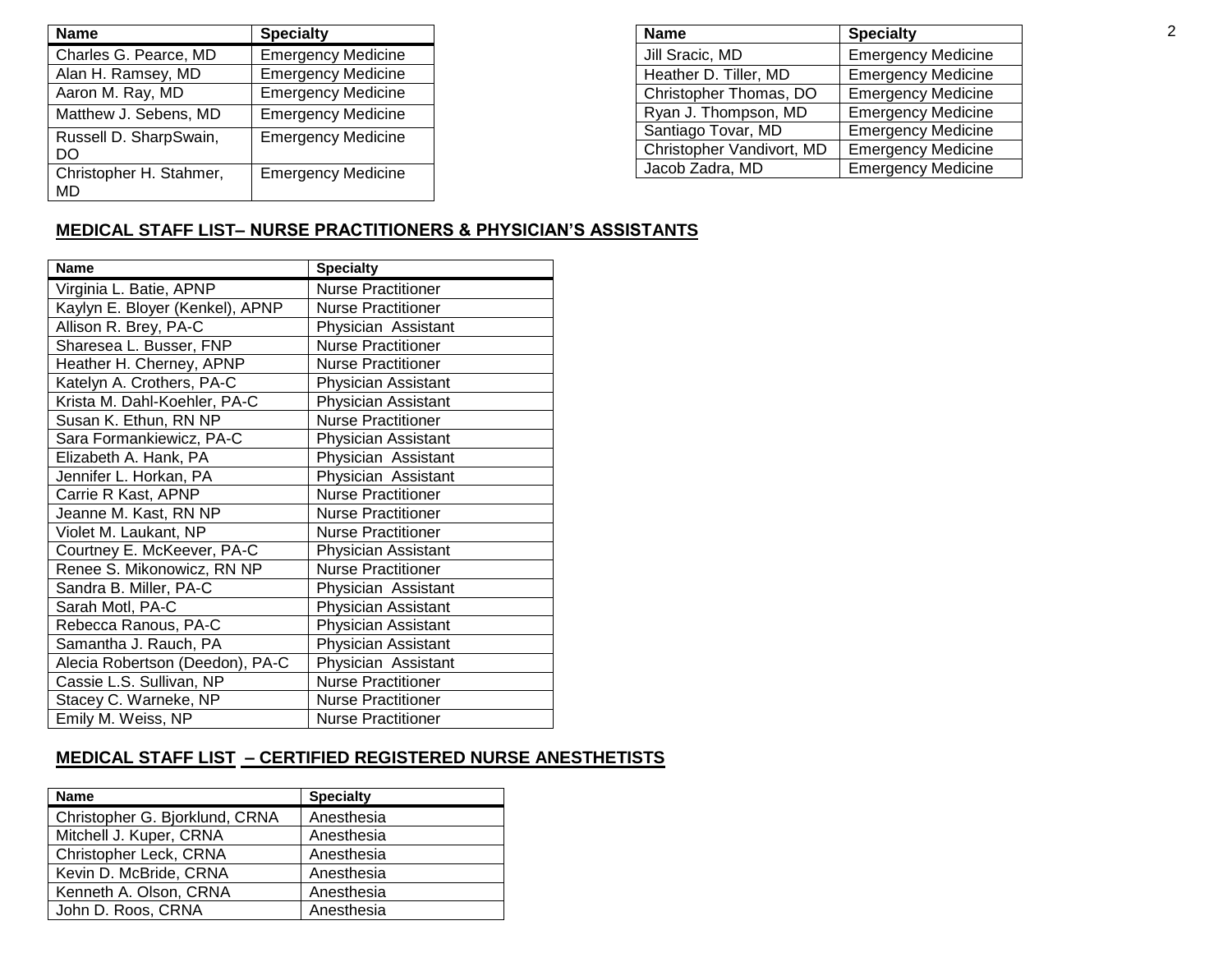#### **MEDICAL STAFF LIST – AFFILIATE**

| <b>Name</b>           | Group |
|-----------------------|-------|
| Steven G. Benish, PhD | RAMC  |

## **MEDICAL STAFF– Not Covered under Financial Assistance**

#### **Affiliate**

#### **Sauk Prairie Healthcare**

| <b>Name</b>            |
|------------------------|
| Henry C. Dean, MD      |
| Theodore S. Parins, MD |
|                        |

#### **Medical Associates: Baraboo**

| <b>Name</b>          |
|----------------------|
| Mark A. Meier, MD    |
| Kristen M. Wells. MD |

### **Oral Surgery Center:**

| Name                    |
|-------------------------|
| Steven K. Anderson, DDS |

#### **Other/Consulting:**

| Name                      | Group      |
|---------------------------|------------|
| Michael J. Accavitti, MD  | UW         |
| Catherine C. Allen, MD    | UW         |
| Heather L. Bartlett, MD   | UW         |
| Joseph A. Bellisimo, MD   | UW         |
| Nathaniel P. Brooks, MD   | UW         |
| Crystal S. Cordell, MD    | Marshfield |
| Martin J. Cristanelli, MD | Marshfield |
| Bianca Ferrari, MD        | UW         |
| Zhubin J. Gahvari         | UW         |
| Margaret M. Greco, MD     | UW         |
| Abdul M. Kenj Halabi, MD  | UW         |
| Philip J. Hasler, OD      | SSM        |
| Paul H. Hinderaker, MD    | UW         |
| John S. Hokanson, MD      | UW         |
| Sonya Kirmani, MD         | UW         |
| Chris Konstantinou, MD    | UW         |
| Craig J. Kozler, MD       | UW         |
| Jaya L. Krishna, MD       | UW         |
| Yao Liu, MD               | UW         |
| Kathleen R. Maginot, MD   | UW         |
| Michele Martin, OD        | UW         |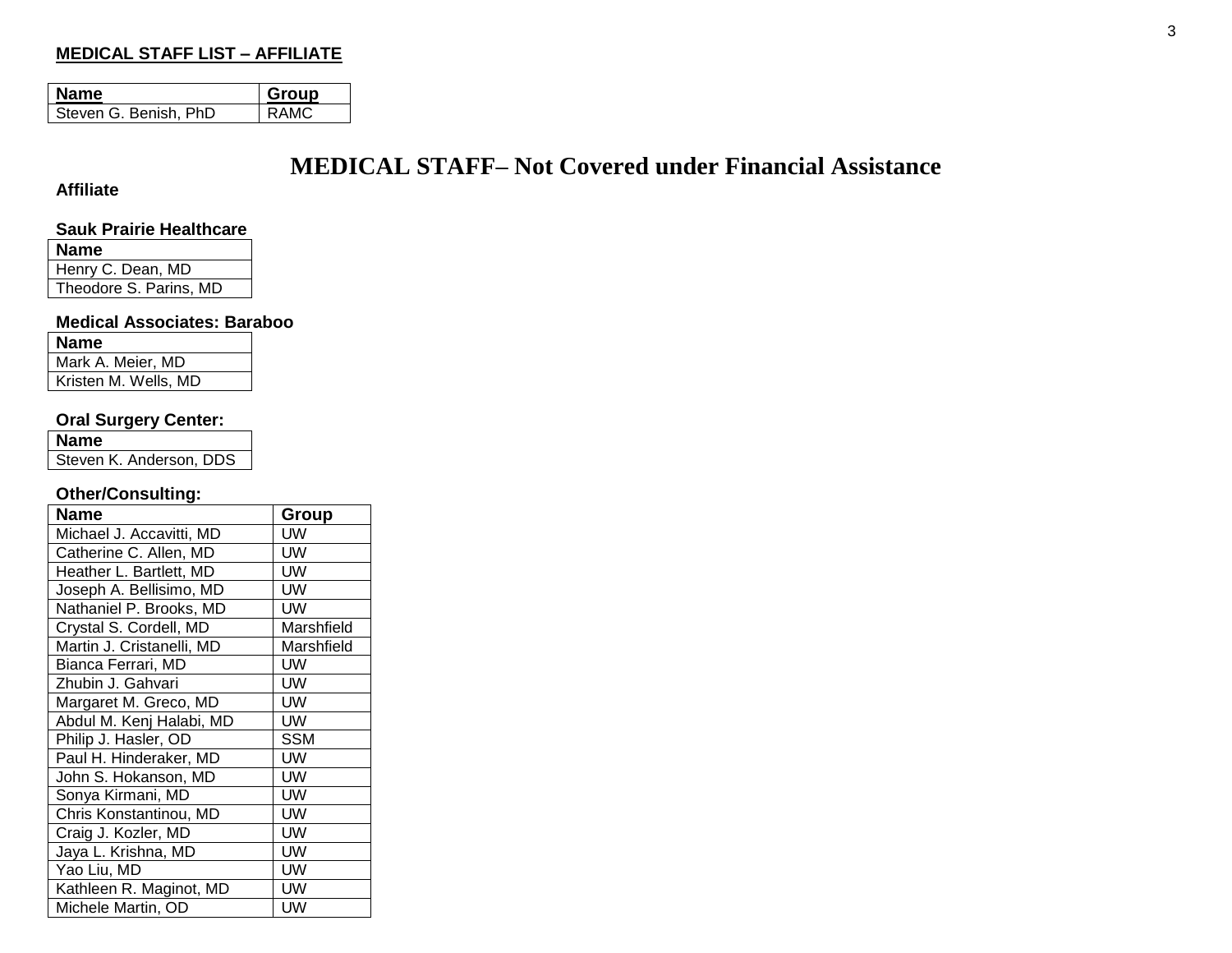| Michael M. McDonald, MD   | Meriter    |
|---------------------------|------------|
| Justin P. McNamar, MD     | Dean       |
| Todd O. Noreuil, MD       | UW         |
| David R. Paolone, MD      | UW         |
| Amy L. Peterson, MD       | UW         |
| Michelle L. Pipp-Dahm, MD | UW         |
| Saurabh Rajguru, MD       | UW         |
| John C. Ralphe, MD        | UW         |
| Shardha Srinivasan, MD    | UW         |
| Charles K. Stone, MD      | UW         |
| Cassandra H. Sung, MD     | <b>SSM</b> |
| Gregory R. Trost, MD      | UW         |

#### **Madison Radiologists:**

James R. Andersen, MD Richard J. Baker, MD Harold F. Bennett, MD Gregg A. Bogost, MD Cenon M. Buencamino, MD David R. Clifton, MD Timothy A. Crummy, MD Douglas J. Davis, MD Ronald J. Dolin, MD Adam R. Figi, MD Gretchen M Foltz, MD Samuel W. Gibson, MD Daniel J. Hoefer, MD Daniel K. Holt, MD Neil Kennedy, MD Douglas R. Kitchin, MD Jeffrey A. Klein, MD John Kozarek, MD Andrew N. Laczniak, MD Shawn M. McGuire, MD Sally G. McKinnon, MD Eric J. Monat, MD Feras Mossa -Basha, MD Emily R. Norman, MD Brian D. Pooler, MD Mark F. Rich, MD Alessandro R. Rossi, MD Shawyon Shadman, MD Sean K. Shannahan, MD Andrew J. Schemmel, MD Cary L. Shlimovitz, MD Matthew W. Shore, MD